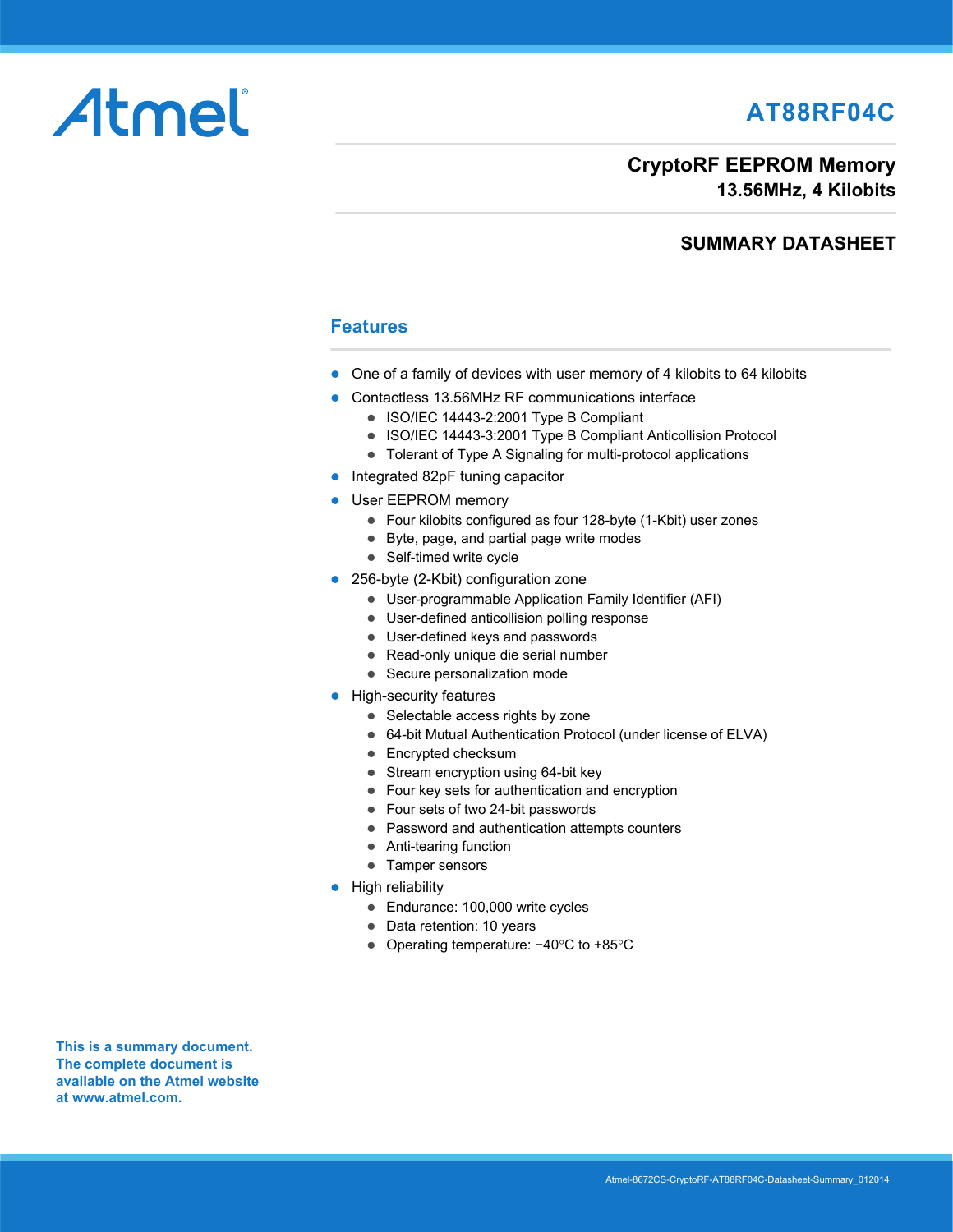## **1. Description**

The Atmel® CryptoRF® family integrates a 13.56MHz RF interface into an Atmel CryptoMemory®. This product line is ideal for RF tags and contactless smart cards that can benefit from advanced security and cryptographic features. This device is optimized as a contactless secure memory for data storage without the requirement of an internal microprocessor.

For communications, the RF interface utilizes the ISO/IEC 14443-2 and -3 Type B bit timing and signal modulation schemes, and the ISO/IEC 14443-3 Slot-MARKER Anticollision Protocol. Data is exchanged half duplex at a 106-kbit per second rate, with a two-byte CRC B providing error detection capability. The RF interface powers the other circuits; no battery is required. Full compliance with the ISO/IEC 14443-2 and -3 standards and provides both a proven RF communication interface and a robust anticollision protocol.

AT88RF04C contains four kilobits of user memory and two kilobits of configuration memory. The two kilobits of configuration memory contain:

- **•** Four sets of read/write passwords
- Four Crypto key sets
- **Security access registers for each user zone**
- **•** Password/Key registers for each zone

The CryptoRF command set is optimized for a multi-card RF communications environment. A programmable AFI register allows this IC to be used in numerous applications in the same geographic area with seamless discrimination of cards assigned to a particular application during the anticollision process.



#### **Figure 1-1. Block Diagram**

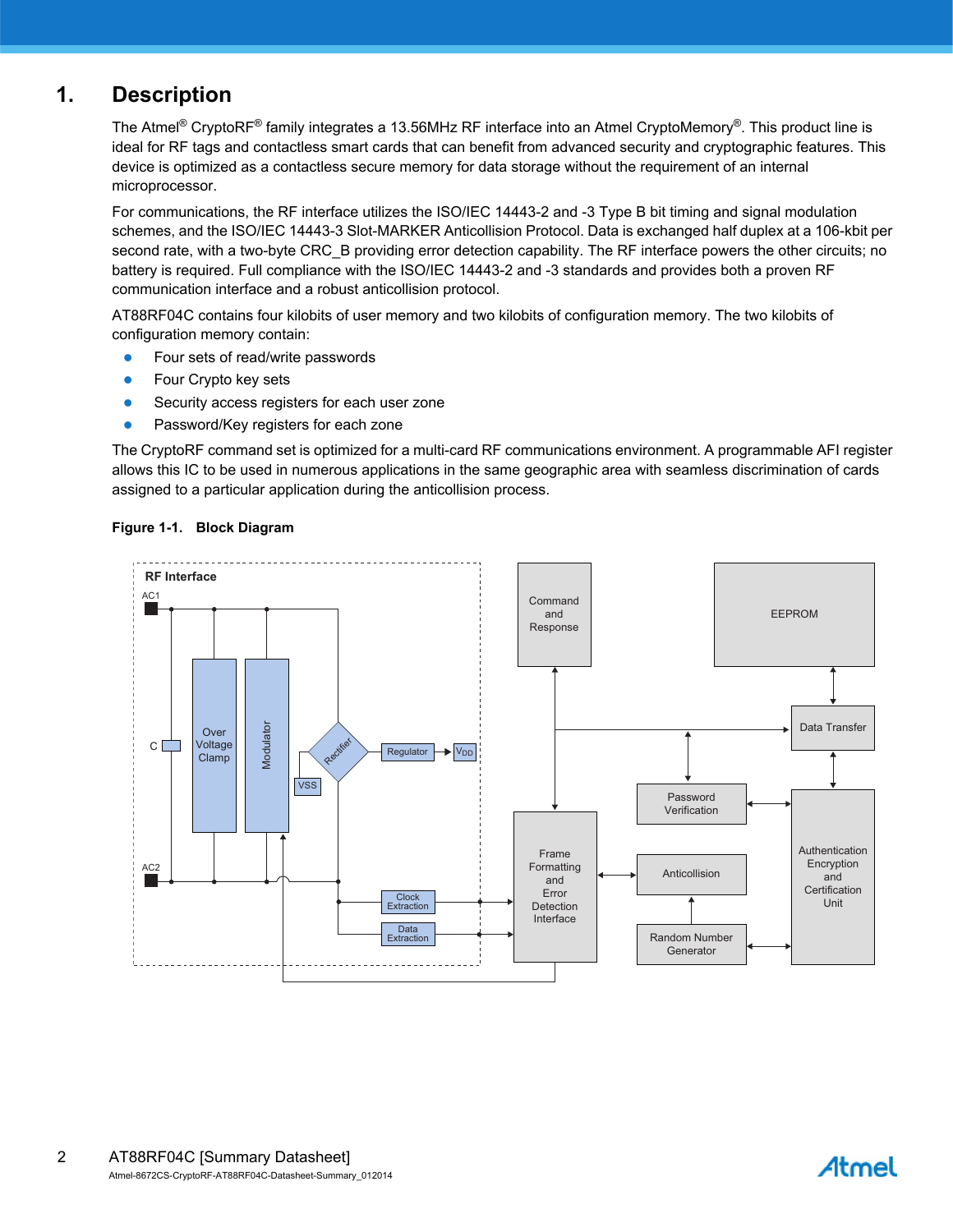## **2. Communications**

All personalization and communication with this device is performed through the RF interface. The IC includes an integrated tuning capacitor, enabling it to operate with only the addition of a single external coil antenna.

The RF communications interface is fully compliant with the electrical signaling and RF power specifications in ISO/IEC 14443-2:2001 for Type B only. Anticollision operation and frame formatting are compliant with ISO/IEC 14443-3:2001 for Type B only.

ISO/IEC 14443 nomenclature is used in this specification where applicable. The following abbreviations are utilized throughout this document. Additional terms are defined in the section in which they are used.

**Table 2-1. Terms**

| Abbrev.     | Term                                     | <b>Definition</b>                                                             |
|-------------|------------------------------------------|-------------------------------------------------------------------------------|
| <b>PCD</b>  | <b>Proximity Coupling Device</b>         | The reader/writer and antenna.                                                |
| <b>PICC</b> | <b>Proximity Integrated Circuit Card</b> | The tag/card containing the IC and antenna.                                   |
| <b>RFU</b>  | Reserved for Future Use                  | Any feature, memory location, or bit that is held as reserved for future use. |
| \$ xx       | <b>Hexadecimal Number</b>                | Denotes a hex number "xx" (Most Significant Bit on left).                     |

## **3. Anticollision Protocol**

When the PICC enters the 13.56MHz RF field of the host reader (PCD), it performs a Power-On Reset (POR) function and waits silently for a valid Type B Polling command. The CryptoRF PICC processes the anti-tearing registers as part of the POR process.

The PCD initiates the anticollision process by issuing an REQB or WUPB command. The WUPB command activates any card (PICC) in the field with a matching AFI code.

The REQB command performs the same function but does not affect a PICC in the Halt state. The CryptoRF command set is available only after the anticollision process has been completed.

## **4. CRC Error Detection**

A 2-byte CRC\_B is required in each frame transmitted by the PICC or PCD to permit transmission error detection. The CRC\_B is calculated on all of the command and data bytes in the frame. The SOF, EOF, start bits, stop bits, and EGT are not included in the CRC\_B calculation. The 2-byte CRC\_B follows the data bytes in the frame.

#### **Figure 4-1. Location of the Two CRC\_B Bytes within a Frame**

| $\sim$ $-$<br><b>SOF</b> | bytes<br>. data<br>$-$<br>. | ∗ה חי<br>____ | רחםי<br>_____ | $ -$<br>EUI |
|--------------------------|-----------------------------|---------------|---------------|-------------|
|                          |                             |               |               |             |

## **5. Type A Tolerance**

The RF Interface is designed for use in multi-protocol applications. It will not latch or lock-up if exposed to Type A signals and will not respond to them. The PICC may reset in the presence of Type A field modulation but is not damaged by exposure to Type A signals.

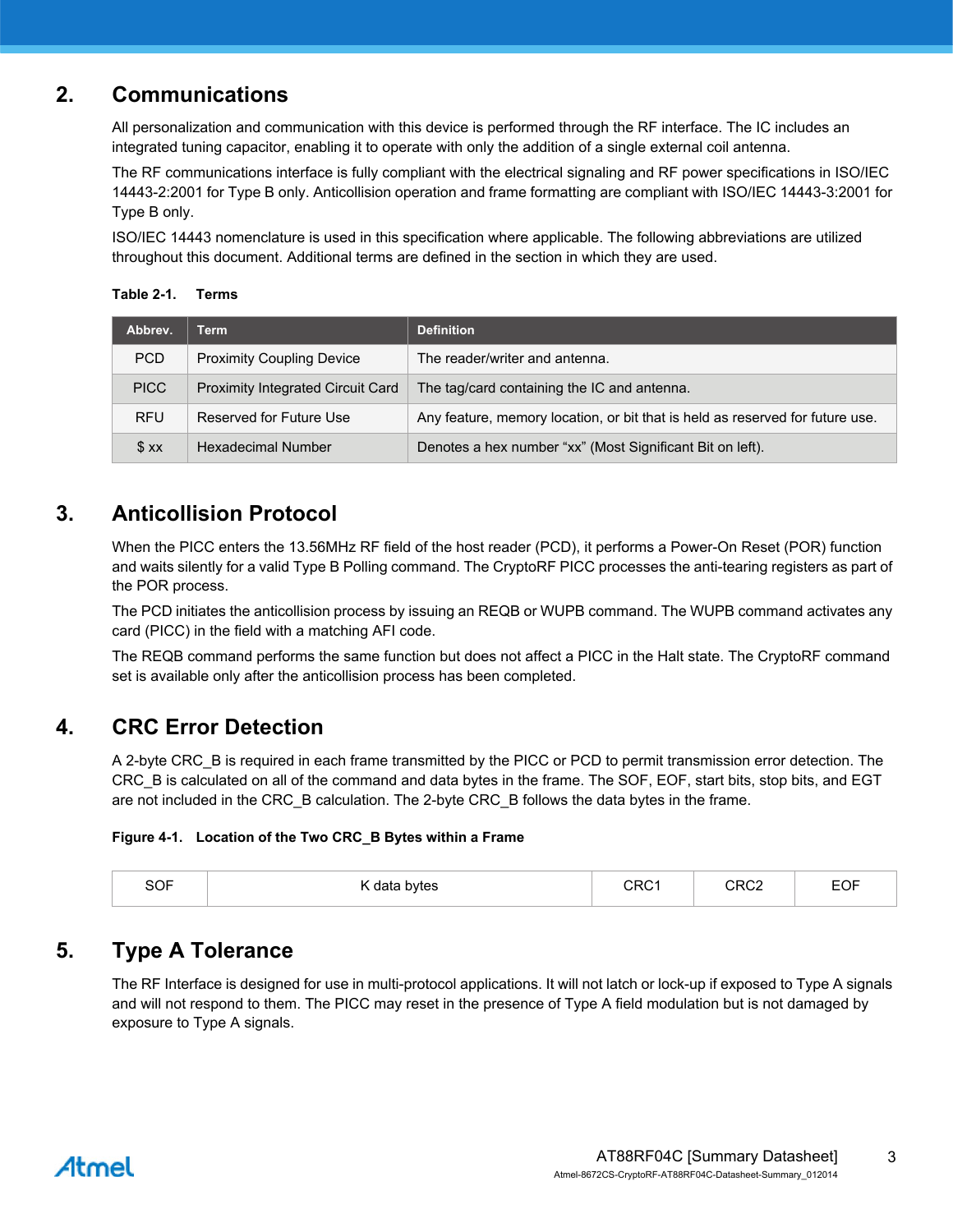## **6. User Memory**

The EEPROM user memory is divided into four user zones as shown in [Table 6-1](#page-3-0). Multiple zones allow for different types of data or files to be stored in different zones. Access to the user zones is allowed only after security requirements have been met. These security requirements are defined by the user in the configuration memory during personalization of the device. The EEPROM memory page length is 16 bytes.

| Zone   |      | $$0$$     | \$1 | \$2 | \$3 | \$4       | \$5 | \$6 | \$7 |
|--------|------|-----------|-----|-----|-----|-----------|-----|-----|-----|
|        | \$00 |           |     |     |     |           |     |     |     |
| User 0 |      | 128 Bytes |     |     |     |           |     |     |     |
|        |      |           |     |     |     |           |     |     |     |
|        | \$78 |           |     |     |     |           |     |     |     |
|        | \$00 |           |     |     |     |           |     |     |     |
| User 1 |      | 128 Bytes |     |     |     |           |     |     |     |
|        |      |           |     |     |     |           |     |     |     |
|        | \$78 |           |     |     |     |           |     |     |     |
|        | \$00 |           |     |     |     |           |     |     |     |
| User 2 |      | 128 Bytes |     |     |     |           |     |     |     |
|        |      |           |     |     |     |           |     |     |     |
|        | \$78 |           |     |     |     |           |     |     |     |
| User 3 | \$00 |           |     |     |     |           |     |     |     |
|        |      |           |     |     |     | 128 Bytes |     |     |     |
|        |      |           |     |     |     |           |     |     |     |
|        | \$78 |           |     |     |     |           |     |     |     |

#### <span id="page-3-0"></span>**Table 6-1. Memory Map**

## **7. Configuration Memory**

The configuration memory consists of 2048 bits of EEPROM memory used for storing system data, passwords, keys, codes, and security-level definitions for each user zone. Access rights to the configuration zone are defined in the control logic and may not be altered by the user. These access rights include the ability to program certain portions of the configuration memory and then lock the data written through use of the security fuses.

## **8. Security Fuses**

There are three fuses on the device that must be blown during the device personalization process. Each fuse locks certain portions of the configuration memory as OTP memory. Fuses are designated for locking the secrets and the user zone access requirements. The fuses must be blown in sequence.

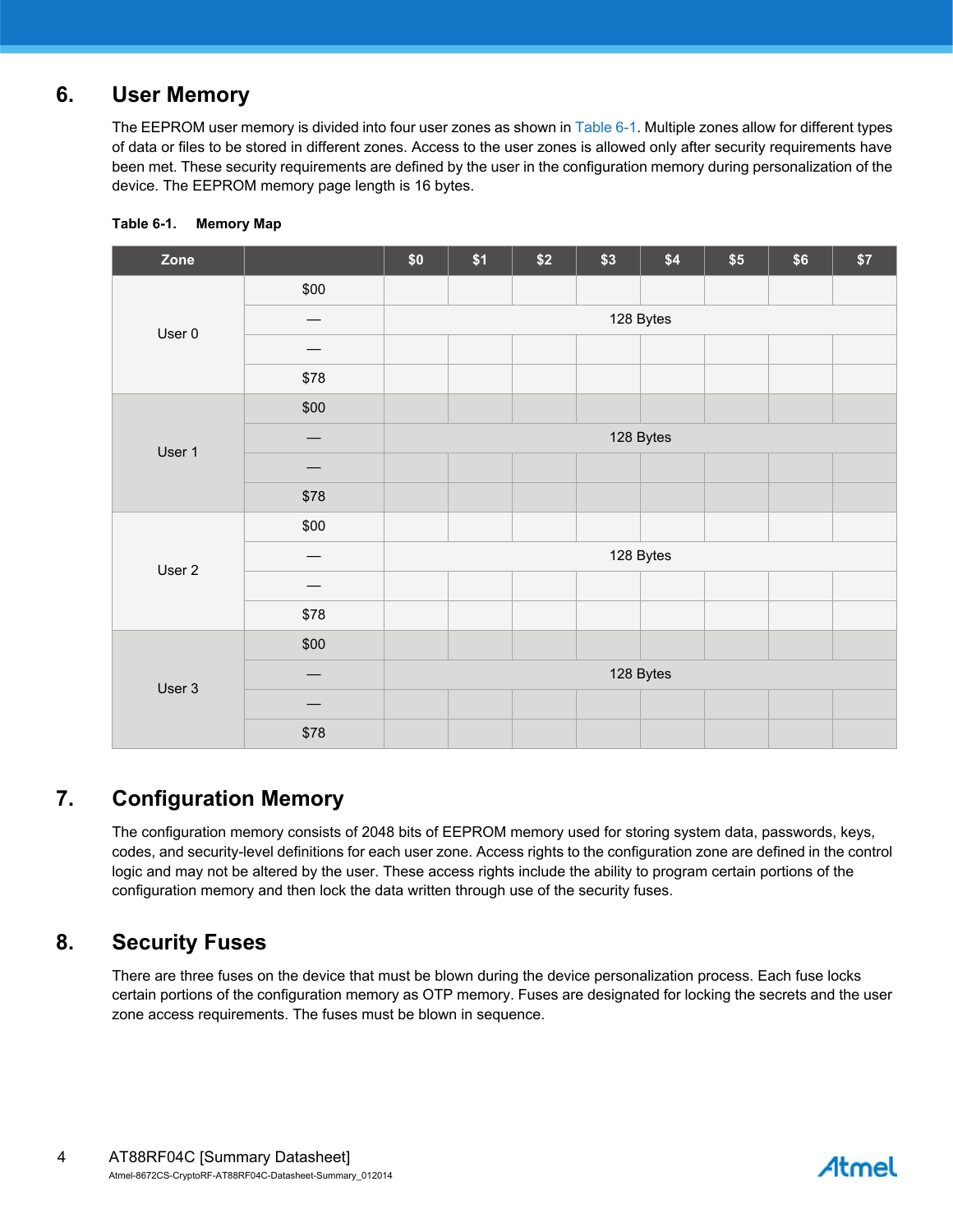## **9. Communication Security**

Communication between the PICC and reader operates in three basic modes:

- **Standard Communication Security Mode —** The default mode for the device after power-up and anticollision.
- **Authentication Communication Security Mode** Activated by a successful authentication sequence.
- **Encryption Communication Security Mode** Activated by a successful encryption activation sequence, following a successful authentication.

#### **Table 9-1. Configuration Security Modes**

| <b>Communication Mode</b> | <b>User Data</b> | <b>System Data</b> | <b>Passwords</b> |
|---------------------------|------------------|--------------------|------------------|
| Normal                    | Clear            | Clear              | Clear            |
| Authentication            | Clear            | Clear              | Encryption       |
| Encryption                | Encryption       | $Clear^{(1)}$      | Encryption       |

<span id="page-4-0"></span>Note: 1. AT88RF04C supports an encryption option for programming secrets.

## **10. Security Methodology**

#### **Figure 10-1. Security Methodology**



## **11. Memory Access**

Depending on the device configuration, the host will carry out the authentication protocol and/or present different passwords for each operation: Read or Write. To insure security between the different user zones, each zone can use a different set of passwords or keys. A specific attempts counter for each password and for each authentication key provides protection against systematic attacks.

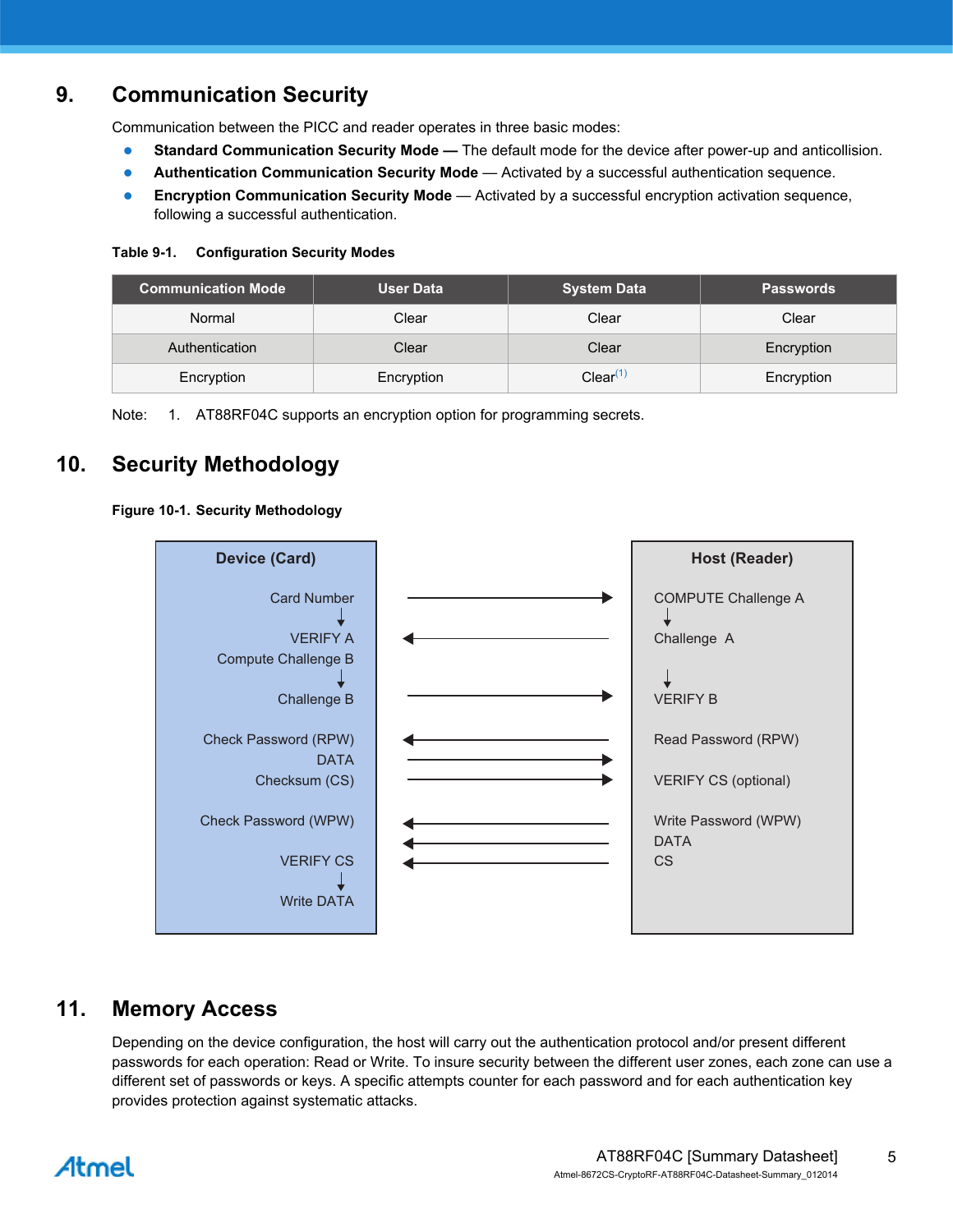## **12. Security Operations**

#### **12.1 Anti-tearing**

In the event of a power loss during a write cycle, the integrity of the device's stored data may be recovered. This function is optional — The host may choose to activate the anti-tearing function depending on application requirements.

- When anti-tearing is active, write commands take longer to execute since more write cycles are required to complete them.
- Data writes are limited to 8-byte pages when anti-tearing is active.

Data is written first to a buffer zone in EEPROM instead of to the intended destination address, but with the same access conditions. The data is then written to the required location. If this second write cycle is interrupted due to a power loss, the device will automatically recover the data from the buffer zone at the next power-up.

#### **12.2 Password Verification**

Passwords may be used to protect user zone read and/or write access. When a password is presented using the Check Password command, it is memorized and active until power is removed unless a new password is presented or a valid DESELECT or IDLE command is received. Only one password is active at a time, but write passwords also give read access.

#### **12.3 Authentication Protocol**

The access to a user zone may be protected by an authentication protocol in addition to password dependent rights. Passwords are encrypted in Authentication Communication Security mode. The authentication success is memorized and active as long as the chip is powered, unless a new authentication is initialized or a valid DESELECT or IDLE command is received. If the new authentication request is not validated, the card loses its previous authentication and it must be presented again. Only the last request is memorized.

#### **12.4 Encryption**

The data exchanged between the card and the reader during Read, Write, and Check Password commands may be encrypted to ensure data confidentiality.

The issuer may choose to protect the access to a user zone with an encryption key by settings made in the configuration memory. In that case, activation of the Encryption Communication Security mode is required in order to read/write data in the zone.

The encryption activation success is memorized and active as long as the chip is powered, unless a new initialization is initiated or a valid DESELECT or IDLE command is received. If the new encryption activation request is not validated, the card will no longer encrypt data during read operations nor will it decrypt data received during write or Check Password operations.

#### **12.5 Checksum**

The PICC implements a data validity check function in the form of a checksum. The checksum may function in standard or cryptographic mode. In the standard mode, the checksum is optional and may be used for transmission error detection. The cryptographic mode is more powerful since it provides data origin authentication capability in the form of a Message Authentication Code (MAC). To write data to the device, the host is required to compute a valid MAC and provide it to the device. If after an in going command the device computes a MAC different from the MAC transmitted by the host, not only is the command abandoned but the cryptographic mode is also reset. A new authentication is required to reactivate the cryptographic mode.

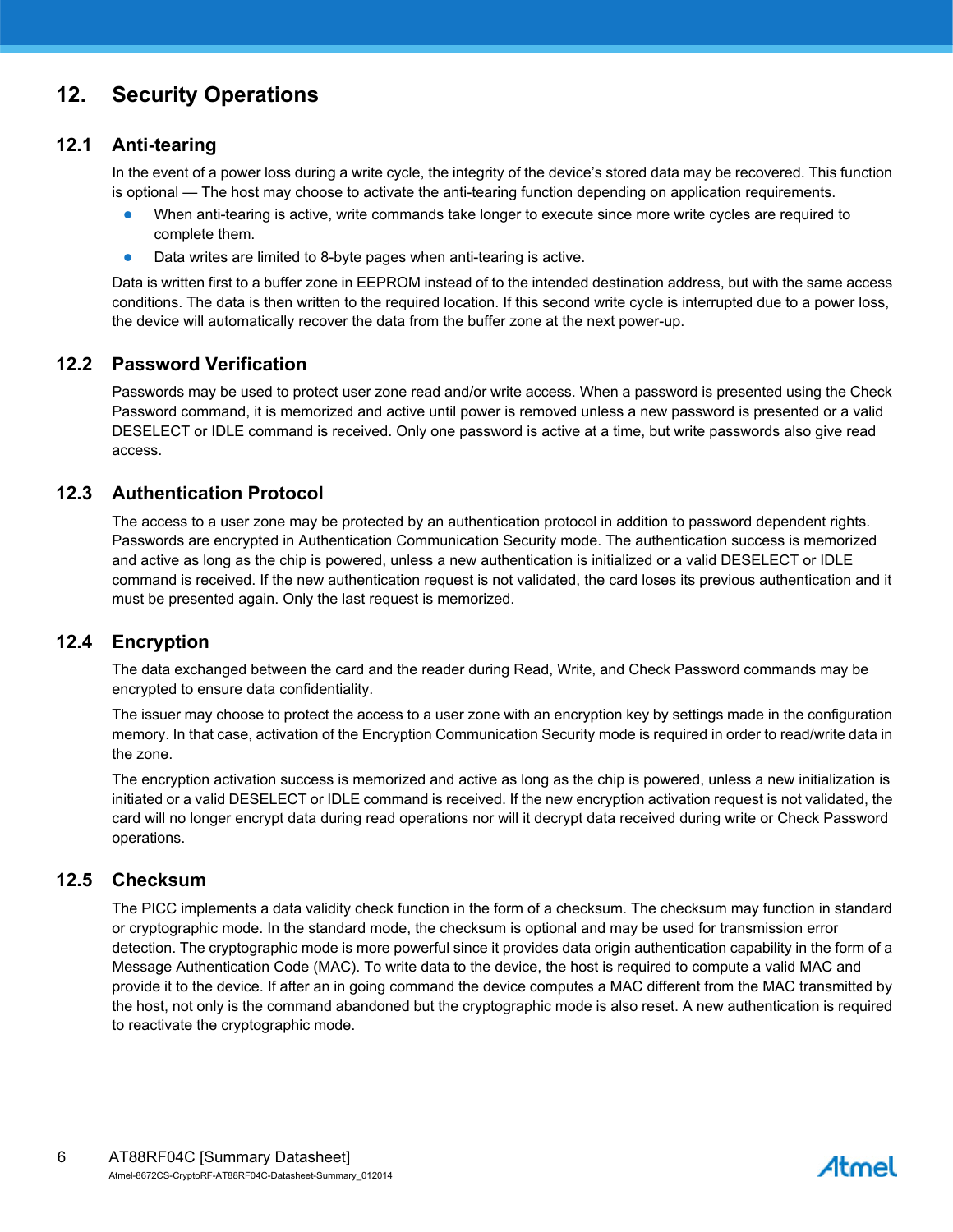#### **12.6 Initial Device Programming**

CryptoRF is delivered with all security features disabled. To program the polling response or enable the security features of CryptoRF the device must be personalized by programming several registers. This is accomplished by programming the configuration memory using simple write and read commands. AT88RF04C supports an optional Secure Personalization mode which encrypts the secrets during programming.

#### **12.7 Transport Password**

To gain access to the configuration memory, a transport password known as the secure code must be presented using the Check Password command. The transport password for AT88RF04C is \$30 1D D2.

## **13. Tuning Capacitance**

The capacitance between the coil pins AC1 and AC2 is 82pF nominal and may vary ±10pF due to process variation.

#### **14. Reliability**

| Table 14-1. | <b>Reliability</b> |
|-------------|--------------------|
|-------------|--------------------|

| <b>Parameter</b>             | <b>Min</b> | <b>Typical</b>     | <b>Max</b> | <b>Units</b>        |
|------------------------------|------------|--------------------|------------|---------------------|
| Write Endurance (Each Byte)  | 100,000    |                    |            | <b>Write Cycles</b> |
| Anti-tearing Write Endurance | 50,000     |                    |            | Writes              |
| Data Retention (At 55°C)     | 10         |                    |            | Years               |
| Data Retention (At 35°C)     | 30         | 50                 |            | Years               |
| <b>Read Endurance</b>        |            | <b>Read Cycles</b> |            |                     |

## **15. Ordering Information**

| <b>Ordering Code</b> | Package                    | <b>Tuning</b><br>Capacitor | <b>Max</b><br>Range $(1)$ | <b>Temperature Range</b>                       |
|----------------------|----------------------------|----------------------------|---------------------------|------------------------------------------------|
| AT88RF04C-MR1G       | R Module                   |                            |                           | Commercial ( $0^{\circ}$ C to $70^{\circ}$ C)  |
| AT88RF04C-MX1G       | MX1 RFID Tag, 13mm square  | 82pF                       | $5 - 13$ mm               | Commercial (-25 $\degree$ C to 70 $\degree$ C) |
| AT88RF04C-MVA1       | RFID Tag, 8.6mm x 18.1mm   |                            | $10 - 15$ mm              |                                                |
| AT88RF04C-WA1        | 6mil Wafer, 150mm diameter |                            |                           | Industrial (-40 $\degree$ C to 85 $\degree$ C) |

<span id="page-6-0"></span>Note: 1. Communication range is dependent on the reader and reader antenna design.

| <b>Package Type</b> | <b>Description</b>                                                                            |
|---------------------|-----------------------------------------------------------------------------------------------|
| R Module            | 2-lead RF Smart Card Module, XOA2 style, on 35mm tape, Ag finish, Green <sup>(1)</sup>        |
| MX1 RFID Tag        | 13mm x 13mm Square Epoxy Glass RFID Tag on 35mm tape, Au finish, Green <sup>(1)</sup>         |
| MVA1 RFID Tag       | 8.6mm x 18.1mm Rectangular Epoxy Glass RFID Tag on 35mm tape, Au finish, Green <sup>(1)</sup> |

<span id="page-6-1"></span>Note: 1. Lead-free, halogen-free package. Exceeds RoHS requirements.

# Atmel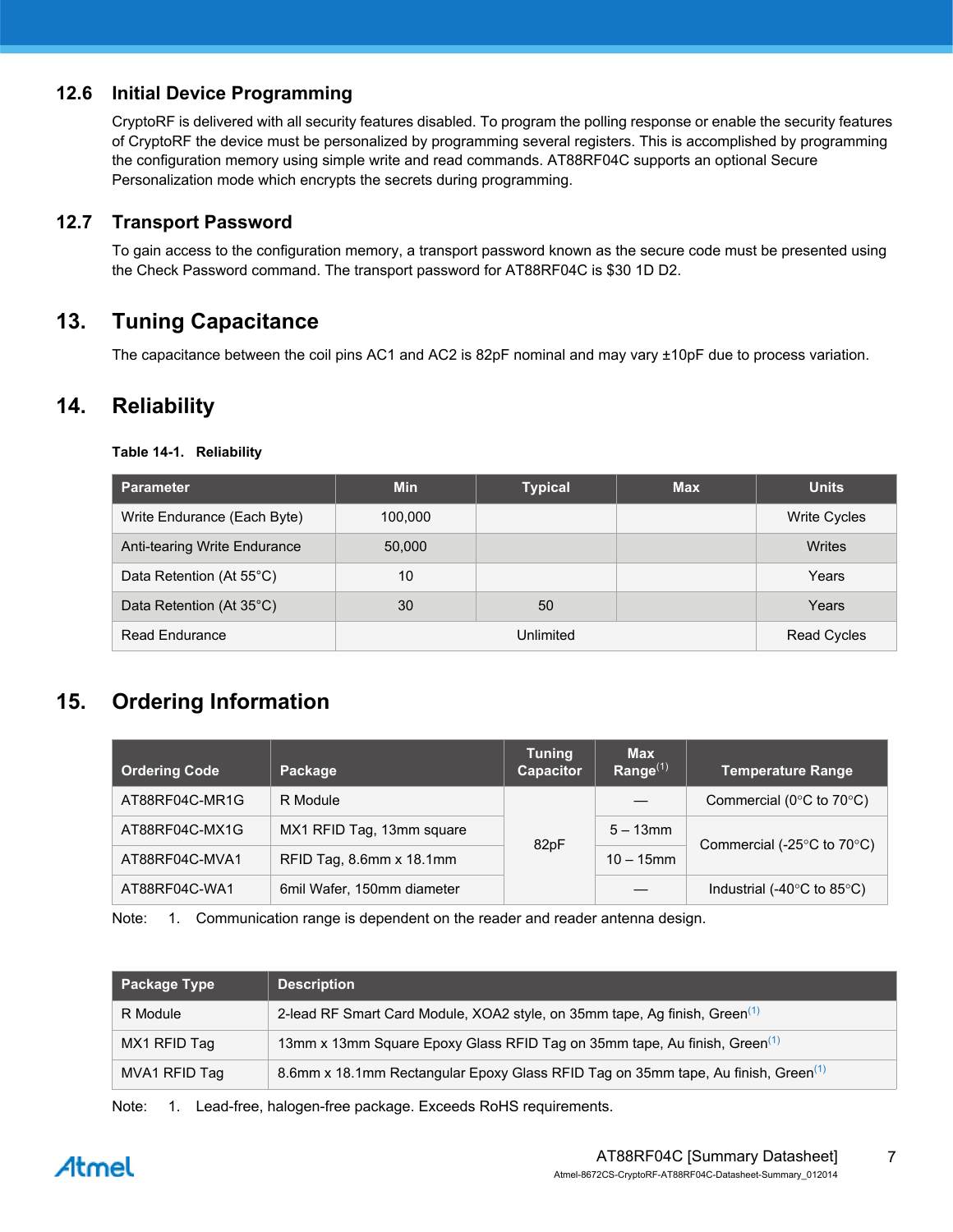# **16. Packaging Information — Mechanical Drawings**

#### **16.1 Module R Package (XOA2 Style) — Ordering Code: AT88RF04C-MR1G**



Module Size: M5 Dimension: 5.06mm x 8.00mm Glob Top: Square – 4.8mm x 5.1mm Thickness: 0.38mm Pitch: 9.5mm

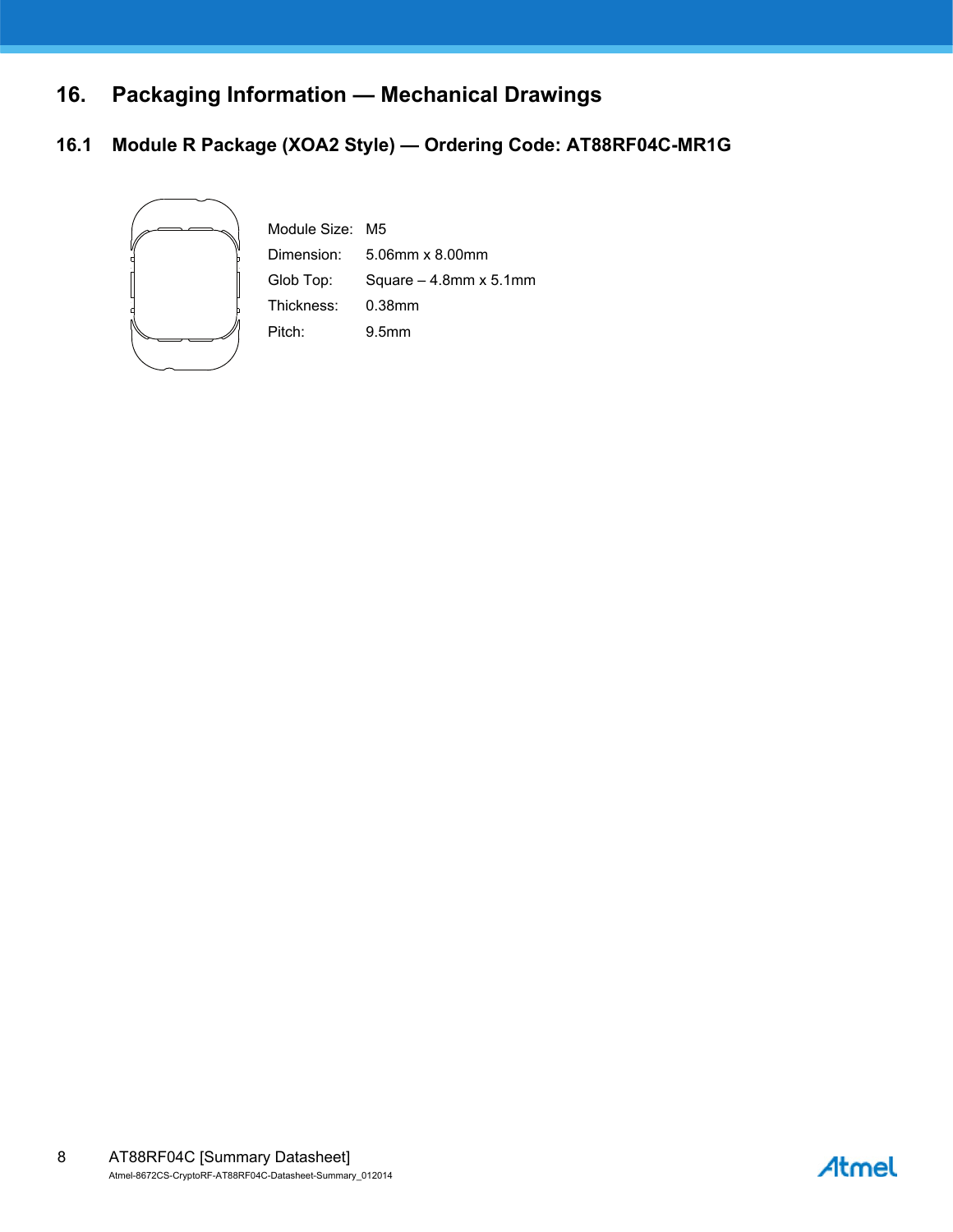



Atmel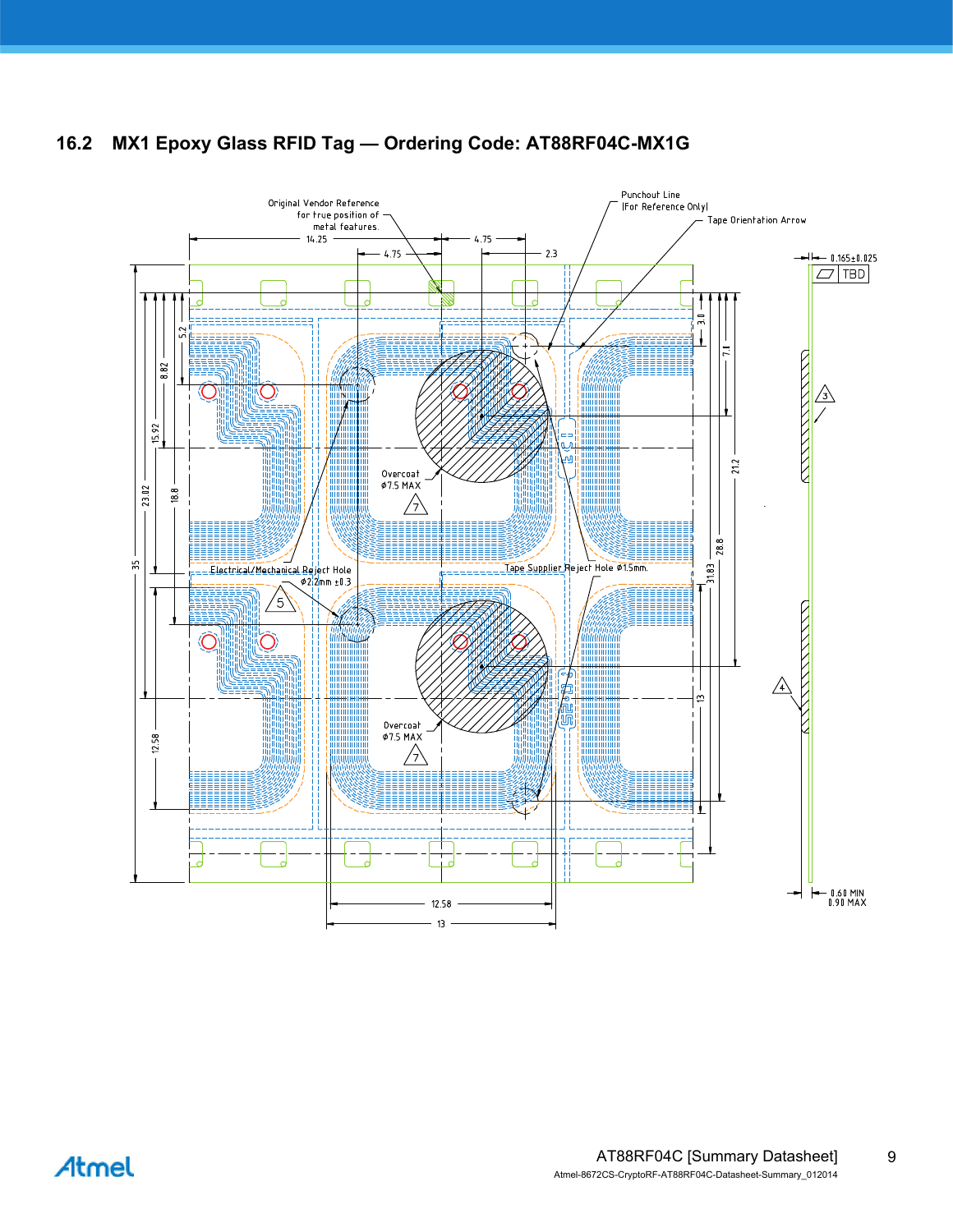**16.3 MVA1 Epoxy Glass RFID Tag — Ordering Code: AT88RF04C-MVA1**



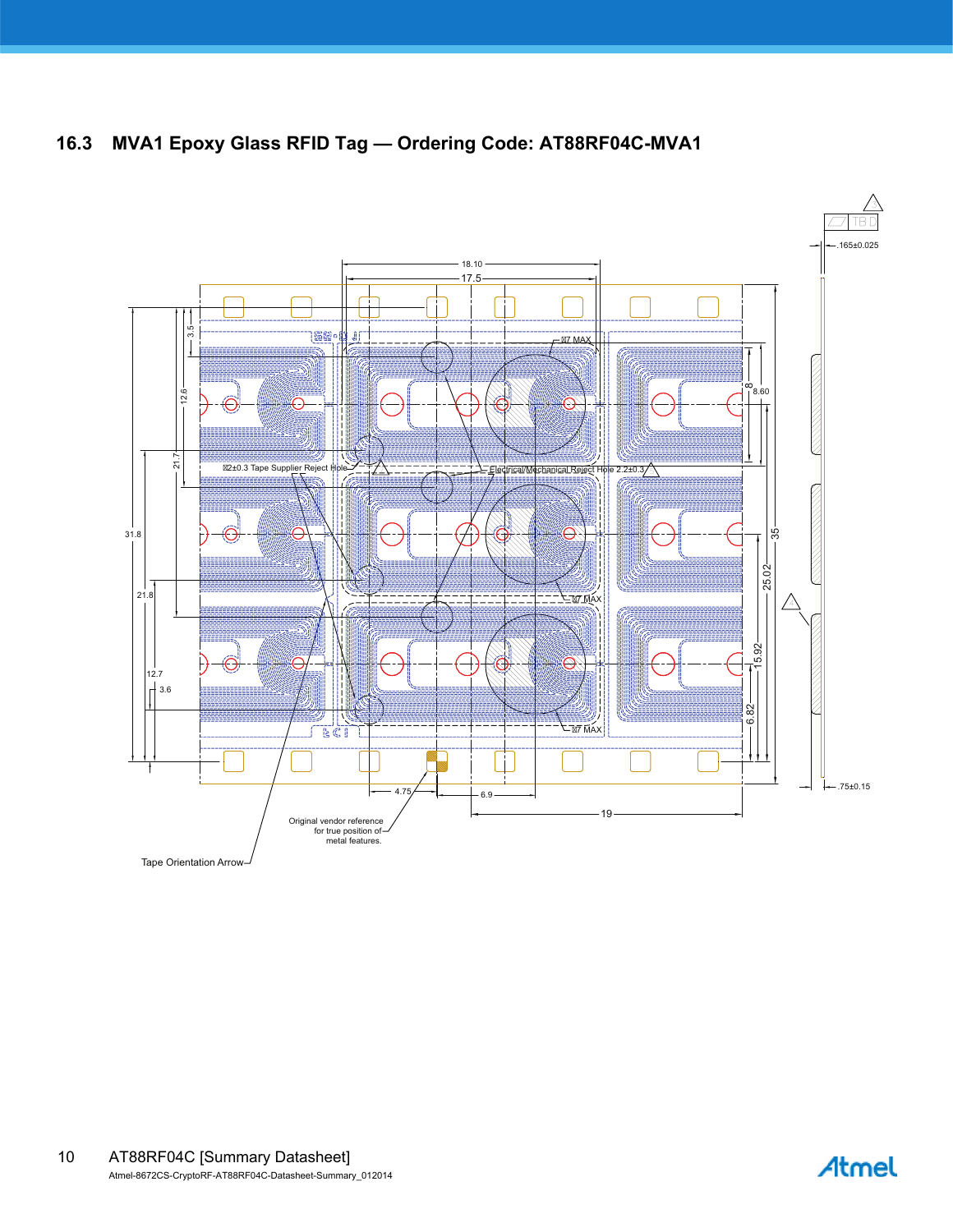# **17. Revision History**

| Doc. Rev. | <b>Date</b> | <b>Comments</b>                                                                                         |
|-----------|-------------|---------------------------------------------------------------------------------------------------------|
| 8672CS    | 01/2014     | Add MVA1 ordering option.<br>Remove enginerring samples section.<br>Update footers and disclaimer page. |
| 8672BS    | 08/2012     | Remove MY1 package option.                                                                              |
| 8672AS    | 04/2009     | Initial document summary release.                                                                       |